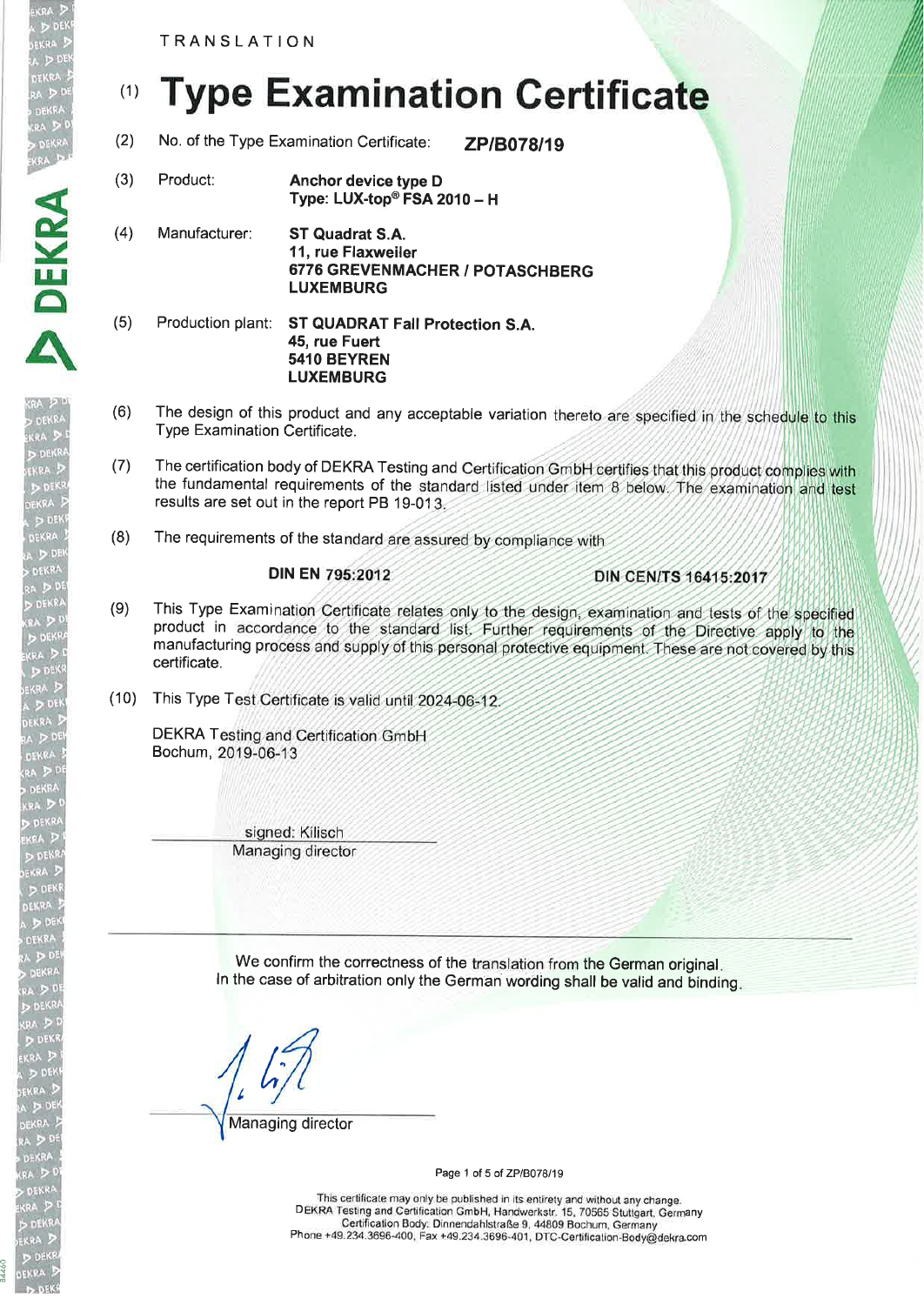# TRANSLATION

(11) Appendix to

#### (12) Type Examination Certificate zPlB078l19

 $(13)$  13.1 Subject and Type Anchor device type D Type:  $LUX-top<sup>®</sup> FSA 2010 - H$ 

### 13.2 Description

The anchor device of type LUX-top® FSA 2010-H (Fig. 1), is used for the temporary protection of four persons against falls from a height. As a rigid rail an aluminium profile is used (Fig. 2-7) in either its straight or its curved variant. The compatible mobile anchor points are shown in Fig. 8-10. The user can protect himself against falls from a height by attaching his own PPE to the attachment eyelet mounted to the anchor point.

The system is mounted horizontally using the rectangular nuts, bolts and brackets (Fig. 11-19) provided The rail can be positioned on the structure either on the roof, the wall or the ceiling. With regard to the building structure in place, suitable adapters are used which connect the rail system with the building structure. In addition, adapters that have been adjusted to the structure can be used as well. Fig. 20 shows the butt connector of two rails which can be shaped at any position in the field.

The rail ends are secured by end stops ( F available as end stops: the U-shaped type end stop and the type foldable outside attachment. The end stops are directly mounted next to the end brackets of the rail.

The maximum field length, i.e. the distance between two brackets, is 3 m



Fig. 1: Anchor device, type LUX-top® FSA 2010-H, example of overhead use

Page 2 of 5 of ZP/B078/19

This certificate may only be published in its entirety and without any change. DEKRA Testing and Certification GmbH, Handwerkstr. 15, 70565 Stuttgart, Germany Certification Body: Dinnendahlstraße g, 44809 Bochum, Germany Phone +49.234.3696-400, Fax +49.234.3696-401, DTc-Certification-Body@dekra.com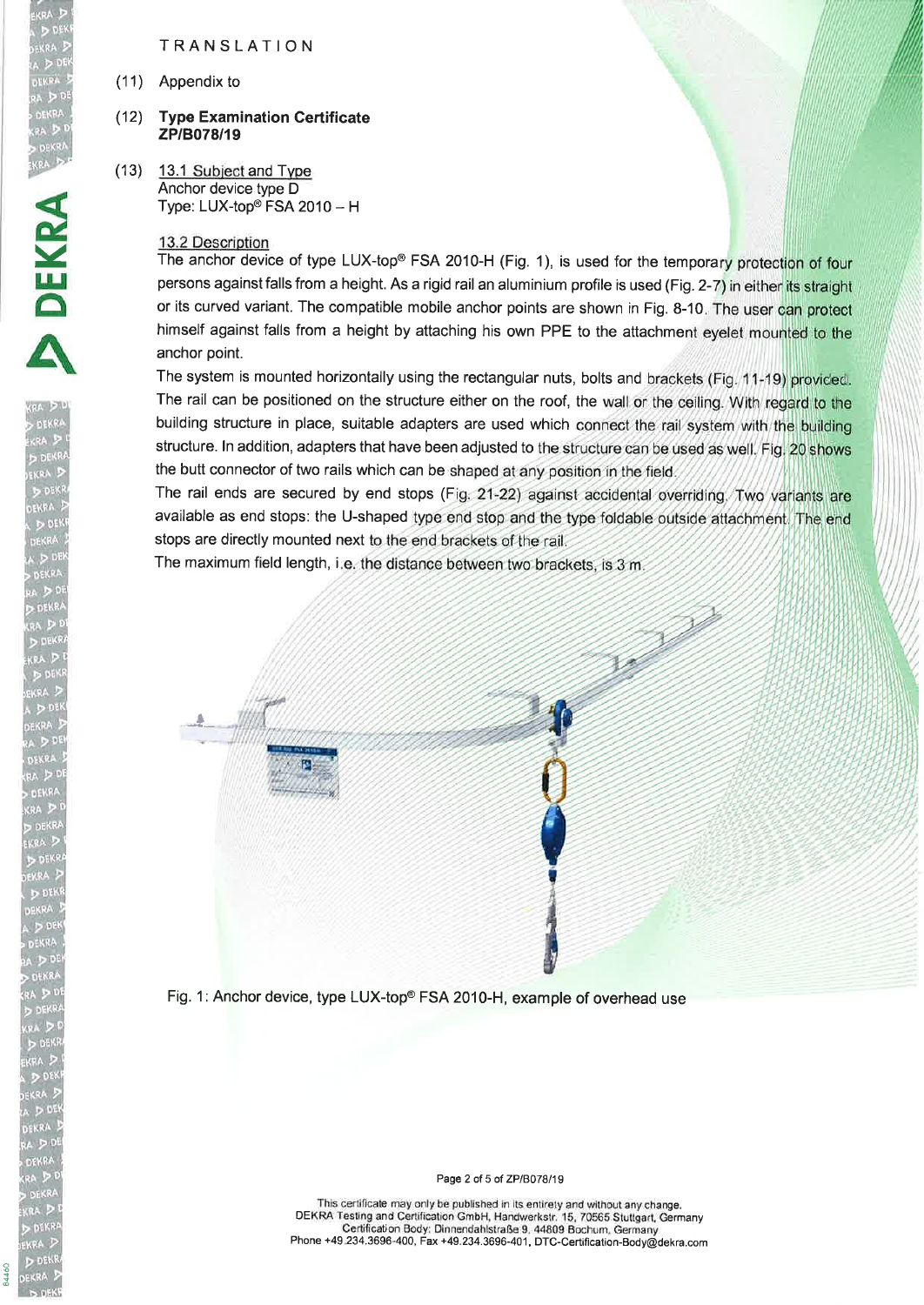

Page 3 of 5 of ZP/B078/19

This cerlificate may only be published in its entirety and without any change. DEKRA Testing and Certification GmbH, Handwerkstr. 15, 7056S Stuttgart, Germany Certification Body: Dinnendahlstraße 9, 44809 Bochum, Germany Phone +49-234.3696-400, Fax +49.234.3696-401, DTC-Certification-Body@dekra.com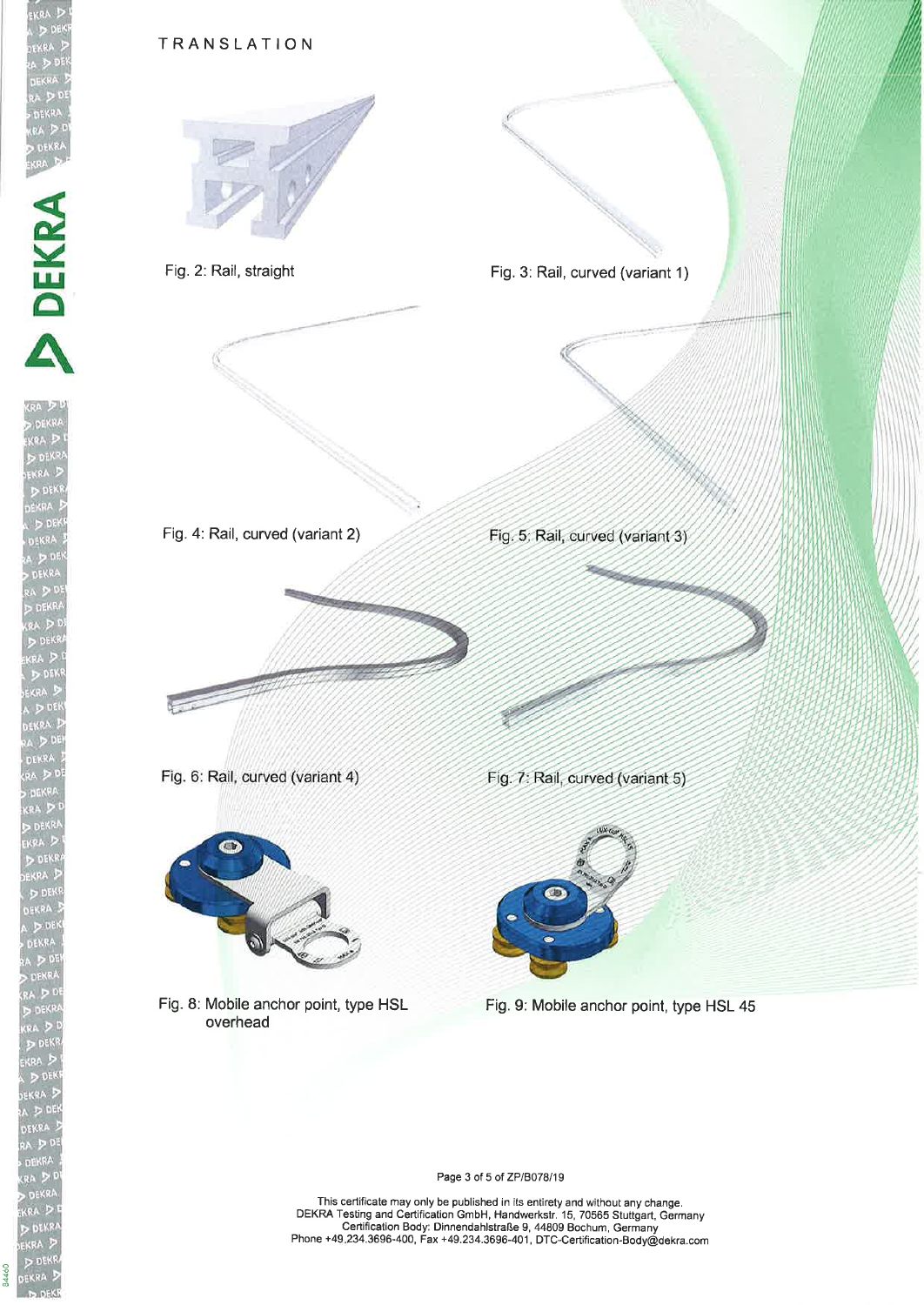